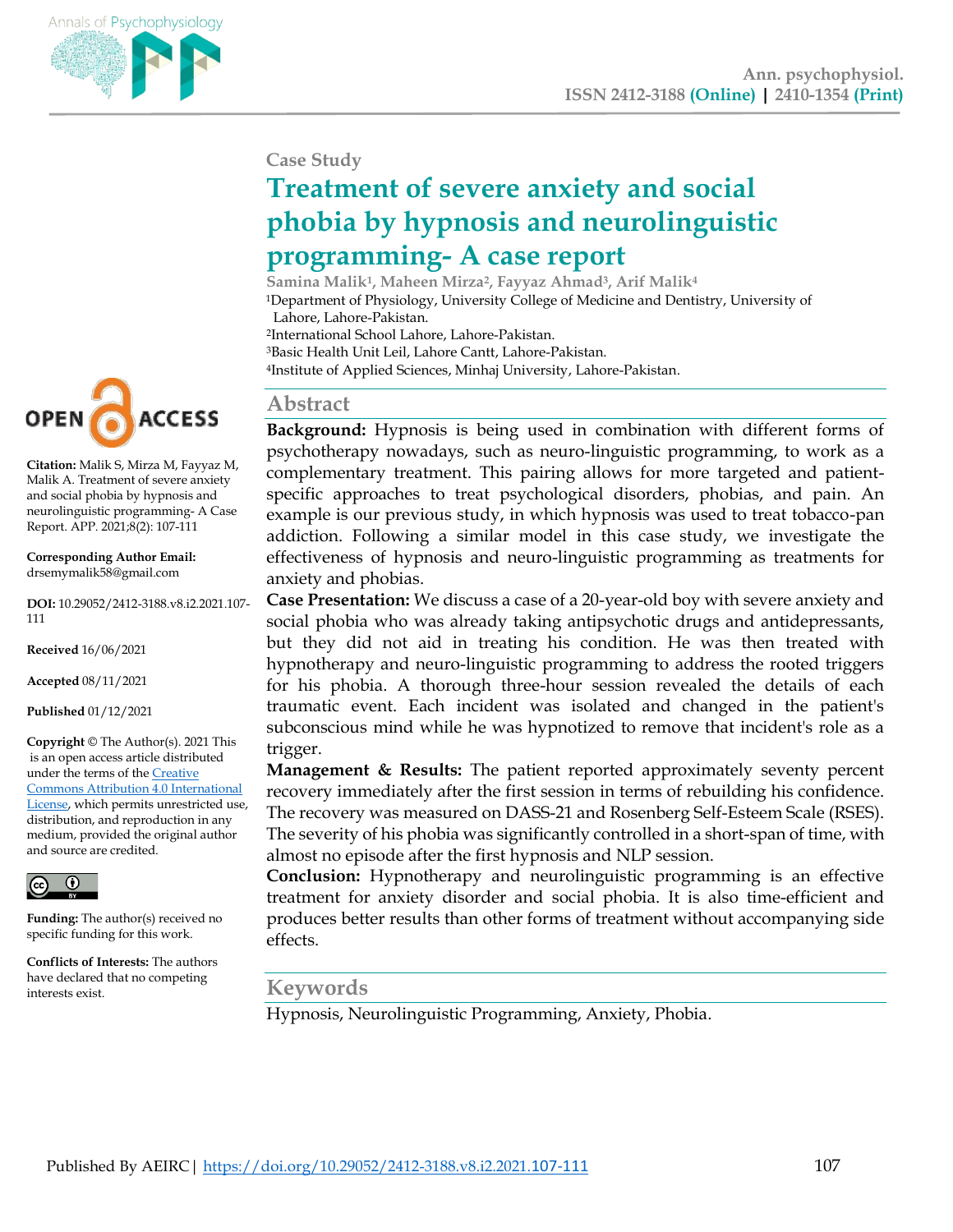

## **Introduction**

Our previous study established that hypnosis can avoid a bad habit like tobaccopan addiction1. Hypnosis has evolved beyond mere suggestion in the patient's unconscious state and allows the patient's mind to take over and access stored information2. This development has expanded the use of hypnosis as a treatment and effective intervention for several medical problems such as burns, allergies, sexual dysfunction, infertility, and insomnia<sup>2,3</sup>. In our case, hypnosis works as a highly effective intervention for anxiety3. Anxiety disorders and phobias are prevalent, debilitating mental health problems that impact the day-to-day lives of the sufferers<sup>4,5</sup>. By trying to avoid the specific triggers and fears, they limit their quality of life, which may be a risk to their health if they are phobic to dental treatment, for example6. These disorders are complex problems with underlying reasons that require intense therapy to uncover and treat7. This is where hypnotherapy and neuro-linguistic programming (NLP) come in to treat the problem at the root-level7.

NLP is a form of psychotherapy that detects triggers, termed as 'anchors,' responsible for the phobia, in the patient's subconscious state5,8. These anchors allow access to the patient's emotional state at the time of creating the trigger through age regression, which is then altered to erase the root cause of the phobia5, 6. In this case, we use hypnosis and NLP to treat a 20-year-old boy with severe anxiety and social phobia that prevents him from interacting with people.

## **Case Presentation**

A doctor referred a 20-year-old young boy to our coauthor, a general physician with expertise in hypnosis. His widowed mother brought this boy with complaints of severe anxiety and social phobia. This condition adversely affected his comfort zone each time he was exposed to a social gathering or environment.

He had a medicinal history of intake of antipsychotics and antidepressants prescribed by a psychiatrist. However, the medication only resulted in sedating him instead of relieving his anxiety. The signs and symptoms included anxiety tremors, dysarthria, severe lack of confidence, and poor self-esteem. He even wished to commit suicide, being unable to cope with his situation. He was a second-year physiotherapy student who needed to overcome his phobia to be able to work and perform in the academic environment on campus. After informed consent, the patient was drifted into a good trance (subconscious/altered state induced by hypnosis) in an hour which was in a way similar to anesthetic-state induced before surgery. Once he was in this state, age regression by NLP was used to identify the first trigger, during which the subconscious mind was opened to approach its stored memory files by traveling back in time to pinpoint the issue responsible for the situation. With the identification of each trigger during NLP, while the subconscious mind was hypnotized, the memory's submodalities (picture, sound, and emotions) were changed in a way that the subconscious mind was led to believe that this data had been tampered with. This allowed the memory to be removed or reshaped, and with it, the anchor responsible for the phobia. This was done for each anchor recalled by the patient. The first traumatic event witnessed by the patient was his father's demise when the patient was only three years old. Despite his young age at that time, he could vividly recall details, like the gathering of people around his father when he was on his deathbed wearing a white sheet, indicating the impact of that event on his psyche. The patient's emotional state at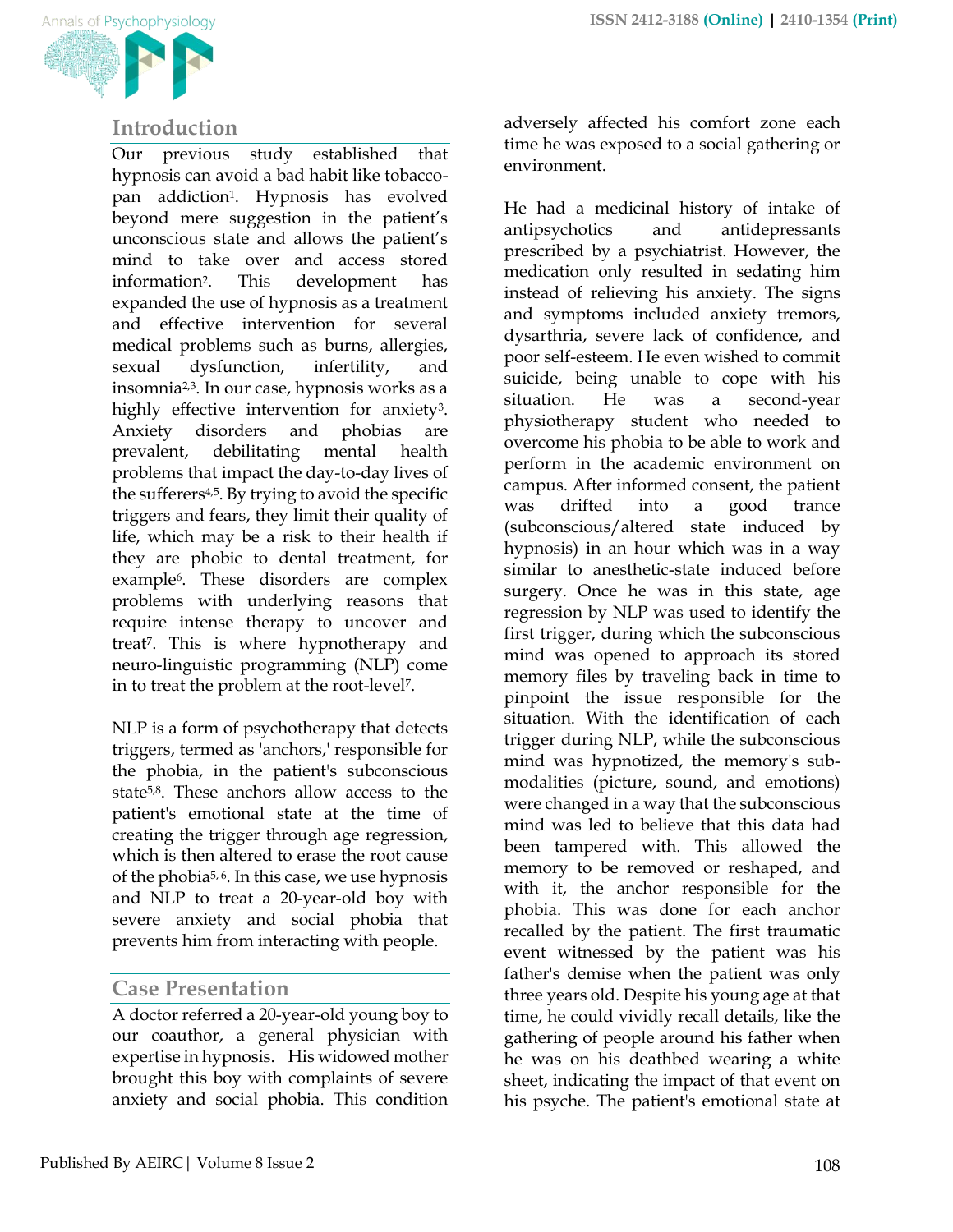

the time of that event in his memory was altered so that it ceased to exist as an anchor. The second traumatic event recovered from his subconscious mind happened in his school days at age eleven. He was bullied ruthlessly by peers for being handicapped due to an abnormality of the hip joint. He could recall the names of his class-fellows who called him humiliating names and even physically harassed him. The NLP session continued for three hours. His ill memories were altered at a subconscious level. They were replaced by a narrative in which he was presented with an imaginary stick to drive away from the bullying boys, to deflect their verbal and physical attacks.

At age eighteen, the third traumatic event was when the patient had to join an academy to boost his academic performance. Although he had no prior bad experience there, he experienced severe anxiety and a consuming fear of being ridiculed right at the door of the academy due to the negative data broadcasted by his subconscious mind though nobody attempted to do so. This resulted from the trauma he had faced in his life previously, which did not allow him to have new experiences either. With hypnosis and NLP during the two sessions of three hours duration, the triggers were identified and resolved (at the level of the subconscious mind) to aid in the treatment of the patient's phobia.

# **Management & Results**

Immediately after the session, the patient self-reported around 70% recovery and expressed that he was regaining confidence. After mutual consent, the patient tapered off his antipsychotic drugs. The recovery was followed up on DASS-21<sup>9</sup> for one month at two points after taking the baseline / before treatment levels of depression, anxiety, and stress, i-e., two weeks after the 1st session and then two weeks after the 2nd session.

The depression (D), anxiety (A), and stress (S) calculated before treatment were 42 (extremely severe), followed by D-34 (extremely severe), A-34 (extremely severe), and S-32 (severe) after the first hypnotic and NLP session. It was further reduced to the values of D-28 (the borderline between extremely severe and severe), A-26 (extremely severe), and S-30 (severe) after 2nd session. The patient is still under treatment, and further recovery is expected based on the previous results.

Likewise, improvement in self-esteem was calculated on Rosenberg Self-Esteem Scale (RSES), ranging from 10-40 in score<sup>10</sup>. The baseline self-esteem was measured to be 10, followed by an increase to 27 after 1st session and then a slight dip of 21 after the 2nd session. The self-esteem level may improve with subsequent sessions in light of these supportive results.

However, there is no way to declare how much of each therapeutic approach resulted in the change.

## **Discussion**

Hypnotherapy treats different mental health problems, but its effectiveness with each kind varies. A research team conducted a meta-analysis at The University of Hartford to test the efficacy of hypnosis in treating anxiety. Hypnosis intervention was compared with a control condition in alleviating anxiety, with the initial results yielding that the hypnosis group reduced anxiety more than 79% of the control group. With additional trials, this figure increased to 84%. This study also concluded that hypnosis combined with other forms of psychotherapy is more effective than a single form of treatment<sup>3</sup>.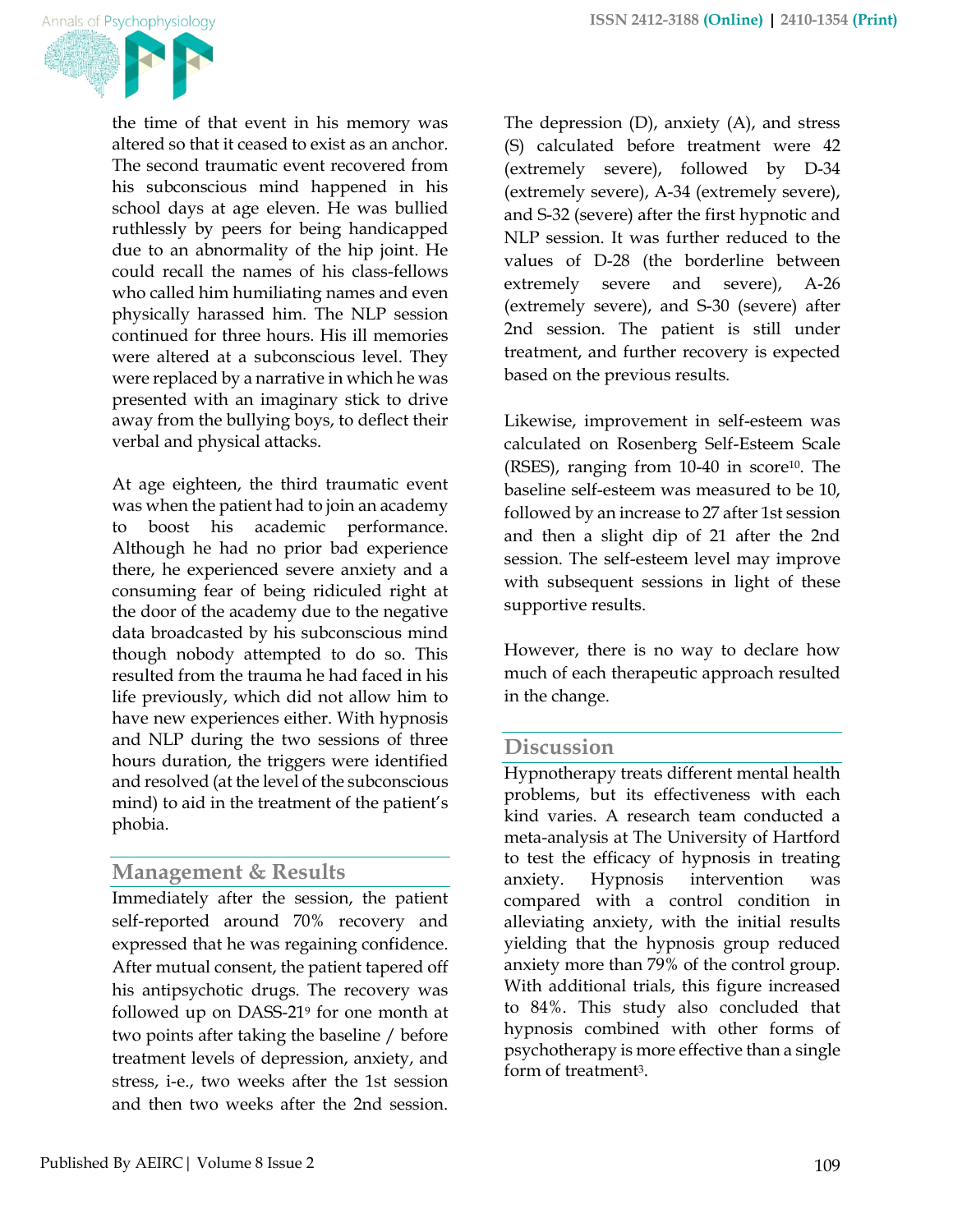

Another study on the role of hypnosis in treating anxiety and panic attacks yielded a similar outcome that using clinical hypnosis is an effective treatment for anxiety<sup>11</sup>. A factor considered in a study done in Moscow University was hypnotizability as an indicator of the level of hypnosis and how the change in level could affect treatment<sup>12</sup>. It was found that NLP was significantly more effective in high hypnotizable subjects than in low hypnotizable subjects<sup>13</sup>.

This means that the depth of the trance due to the patient's cooperation can significantly influence the treatment and is an essential factor to be considered while obtaining informed consent to carry out the session.

## **Conclusion**

This case report established that with threehour hypnosis and NLP session, massive improvement can be obtained in recovery from phobias and lack of confidence. Hence, it is a time-efficient treatment for anxiety and phobia-related disorders. The study is being brought to the limelight after informed consent to open new horizons for clinicians and researchers and to introduce this noninvasive treatment to those who may need it. By using hypnosis and identifying the triggers through neurolinguistic programming, a patient can be counseled and guided in the subconscious state to overcome the fears and deal with the root cause of the phobia.

# **Acknowledgment**

We would like to thank the patient for his consent to publish this report.

## **References**

1. Shamir Malik QM, Rehman A, Malik S, Fayyaz M. Control of tobacco paan and naswaar addiction by hypnosis. Country: Pakistan. 2017;13(3):48-49.

- 2. Ahlskog G. Clinical hypnosis today. The Psychoanalytic Rev. 2018;105(4):425-437.
- 3. Valentine KE, Milling LS, Clark LJ, Moriarty CL. The efficacy of hypnosis as a treatment for anxiety: a meta-analysis. Int J Clin Exp Hypn. 2019;67(3):336-363.
- 4. Schoenberger NE. Cognitive-Behavioral Hypnotherapy for Phobic Anxiety. APA. 1996:33-49
- 5. Li X, Han F, Shi Y. IRE1α-XBP1 pathway is activated upon induction of singleprolonged stress in rat neurons of the medial prefrontal cortex. J Mol Neurosci. 2015;57(1):63-72.
- 6. Karunaratne M. Neuro-linguistic programming and application in treatment of phobias. Complement Ther Clin Pract. 2010;16(4):203-207.
- 7. Alladin A. Cognitive hypnotherapy for accessing and healing emotional injuries for anxiety disorders. Am J Clinical Hypno. 2016;59(1):24-46.
- 8. Field ES. Neurolinguistic programming as an adjunct to other psychotherapeutic/hypnotherapeutic interventions. Am J Clinical Hypno. 1990;32(3):174-182.
- 9. Lovibond PF, Lovibond SH. The structure of negative emotional states: Comparison of the Depression Anxiety Stress Scales (DASS) with the Beck Depression and Anxiety Inventories. Behav Res Ther. 1995;33(3):335-343.
- 10. Rosenberg M. Conceiving the self New York: Basic. Rosenberg Conceiving the Self. 1979;1979.
- 11. Volkovyskaya E. The use of clinical hypnotherapy in the treatment of social anxiety of social anxiety and panic attacks: A Case Study. Contemp Hypno & Integrative Therap. 2020;34(1):44-53.
- 12. Frischholz EJ. Hypnosis, hypnotizability, and placebo. Am J Clinical Hypno. 2014;57(2):165-174.